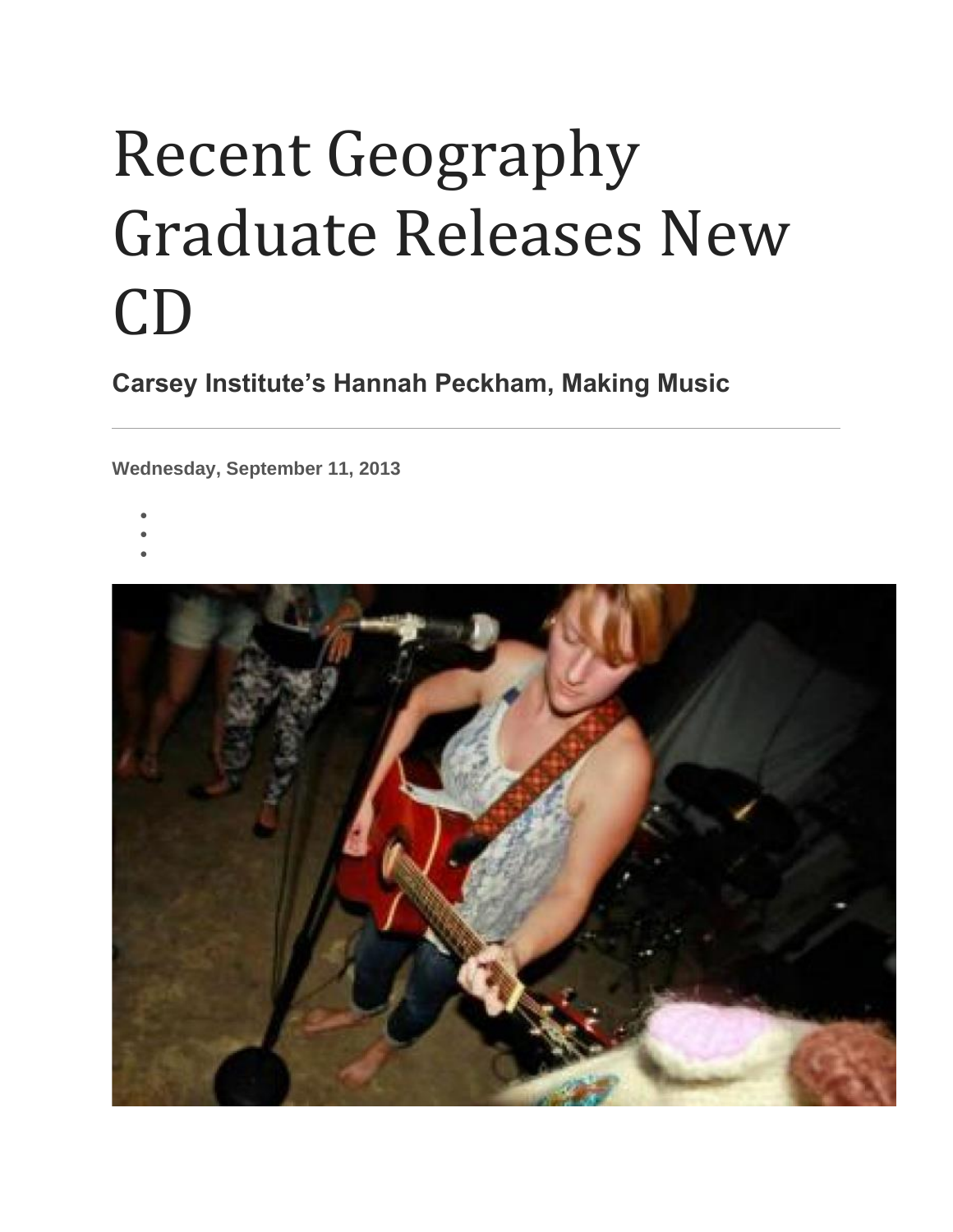So, you're in eighth grade, and you're into music. Just you and your acoustic guitar—a guitar you picked up because your older brother plays one in a punk rock band. You start writing your own songs. At 14.

You're pretty good—good enough to open for your brother at his gigs at area VFWs, where everything from acoustic to punk to experimental noise rock is performed. Your friends show up. Your brother's, too. People clap, and not just because you're Zach Peckham's little sister.

And it keeps going like that for the next four years. Making high school oh-so-muchmore bearable than it might otherwise have been. Making for a confidence that recently led to the release of a CD—a professionally recorded CD, not one laid down in a friend's garage. And there you are, an experienced musician at 22. All because your big brother gave you footsteps to follow.

"I idolized Zach. I wanted to do everything he did," says Hannah Peckham, a 2013 graduate and now part-time worker at UNH's Carsey Institute. "When he said maybe I could open for him, and it became a regular thing, well, that became such a great part of high school. I didn't know what to expect but I was so well received by his crowd."

It wasn't long before those gigs at the VFW halls led to playing in coffeehouses in Worcester and elsewhere, opening for artists like Dan Blakeslee, a New England fork singer/songwriter. Two years ago, Peckham sang a few tracks for the country western album released by the band "Mark Mandeville & Old Constitution. Zach Peckham played guitar.

"Before they left for a country-wide tour, I sang with them at their CD release at a funky old German bar in Worcester," Peckham says.

During Peckham's first couple of years at UNH, however, she set music aside to concentrate on her studies. Then love exited her life, and she found herself at a crossroads, trying to decide what would come next. So, she started to write songs again.

"I'd sort of lost the fire. Then, all of a sudden, the songs just would not stop," Peckham says. "Before I knew it, I had written seven new ones. I guess I was inspired in some ways by losing love, by what that means. There's definitely some longing in my music."

Last fall, she rolled all that up into her new CD, "Good-bye Blue Moon," released in May. It was recorded by Jacob Gaulin, Zach Peckham's band mate. Younger brother Sam Peckham, a student at Massachusetts College of Art and Design, shot the cover photo.

"We had the studio from 10 p.m. to 2 a.m. I went in and they said, 'Okay, go.' There wasn't even time to listen to the songs after," Peckham says. "It was really exciting."

The Barre, Mass. native has two other CDs that she previously recorded with friends using a laptop.

"I made every single package for the first one," Peckham says. "I was 16, 17 years old. It was a long time in the making. The weirdest part of going from handmade to the